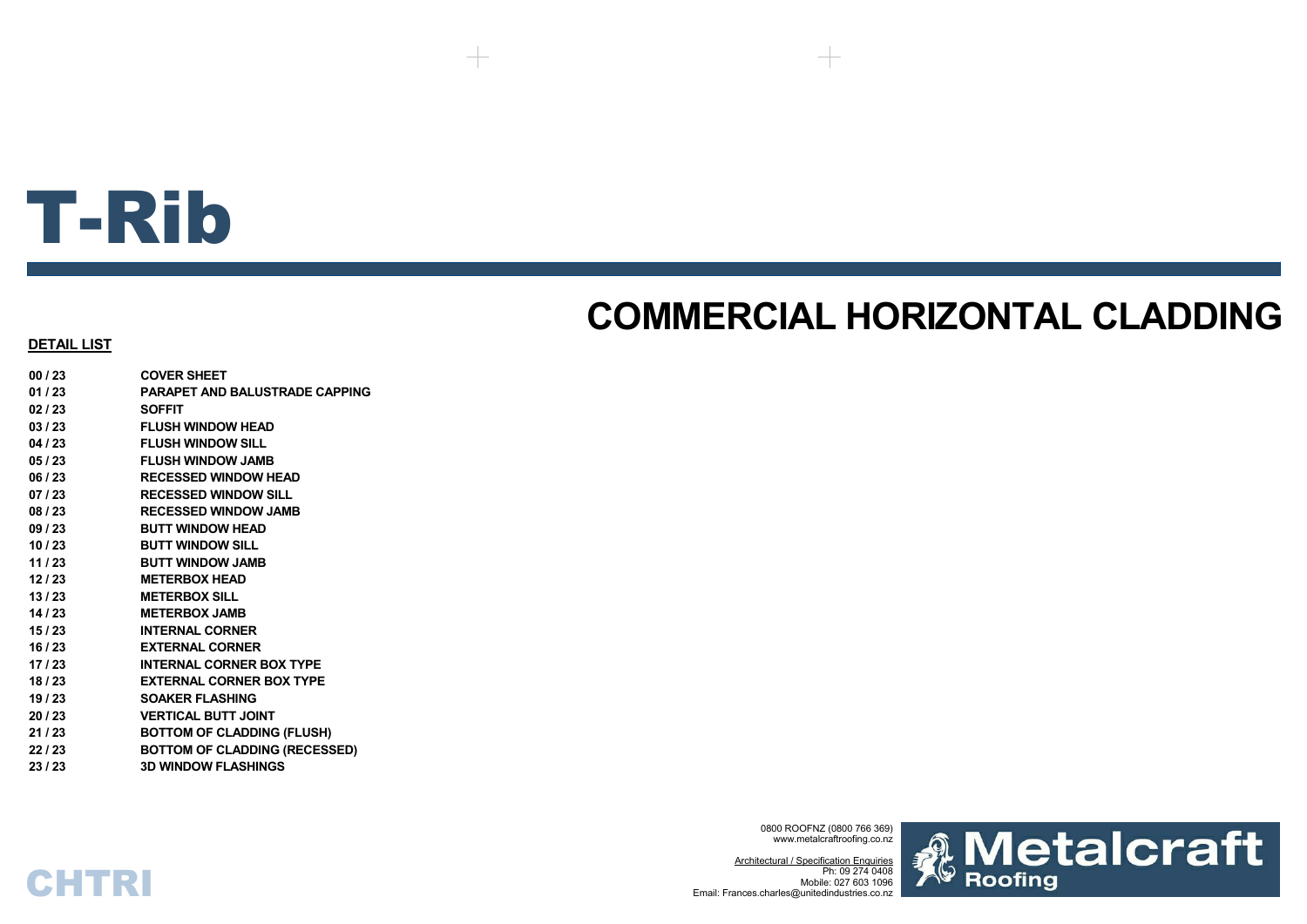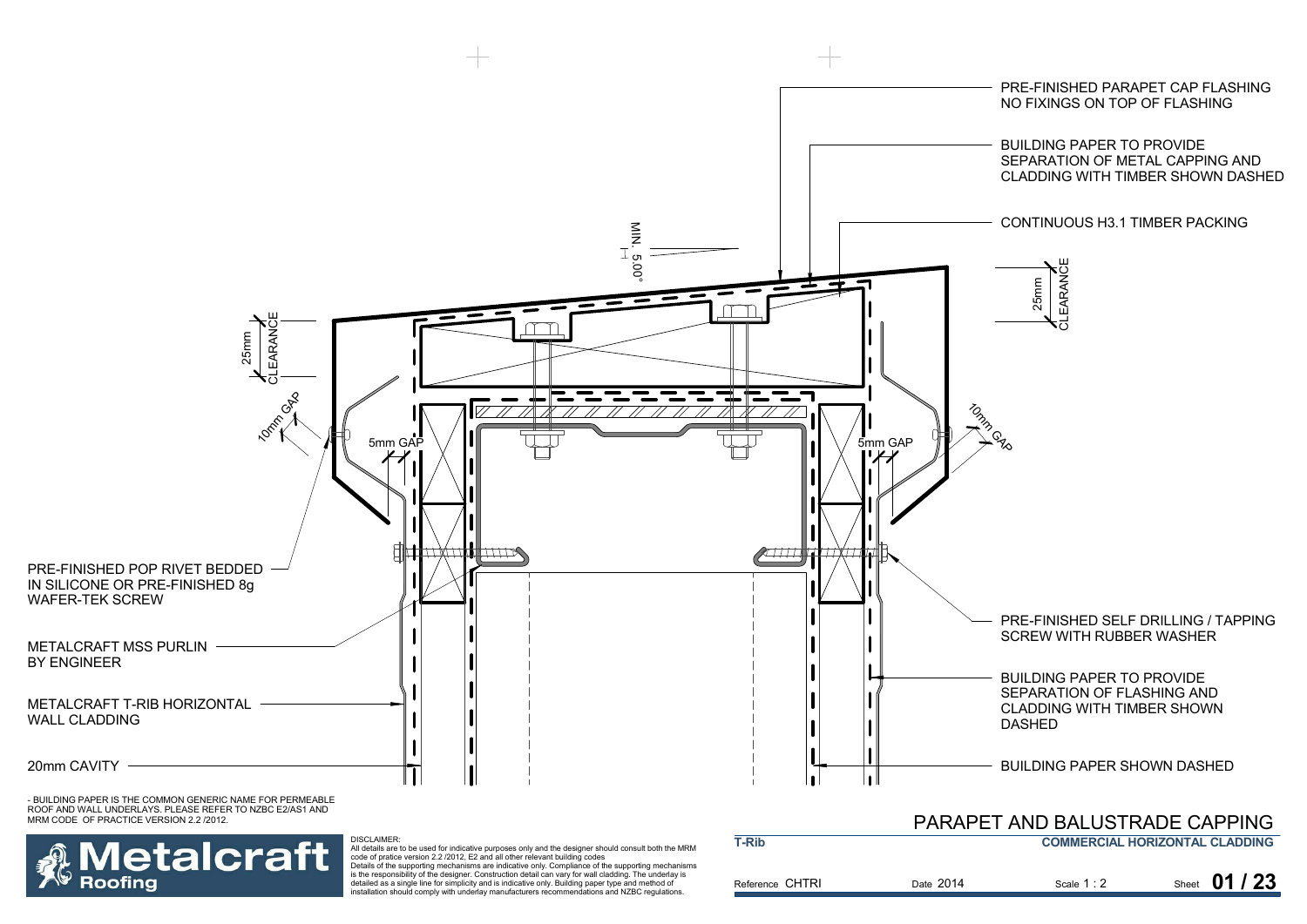

**Metalcraft Roofing** 

All details are to be used for indicative purposes only and the designer should consult both the MRM<br>code of pratice version 2.2 /2012, E2 and all other relevant building codes<br>Details of the supporting mechanisms are indi

is the responsibility of the designer. Construction detail can vary for wall cladding. The underlay is detailed as a single line for simplicity and is indicative only. Building paper type and method of installation should comply with underlay manufacturers recommendations and NZBC regulations.

| <b>T-Rib</b>    | <b>COMMERCIAL HORIZONTAL CLADDING</b> |             |               |
|-----------------|---------------------------------------|-------------|---------------|
| Reference CHTRI | Date 2014                             | Scale $1:2$ | Sheet 02 / 23 |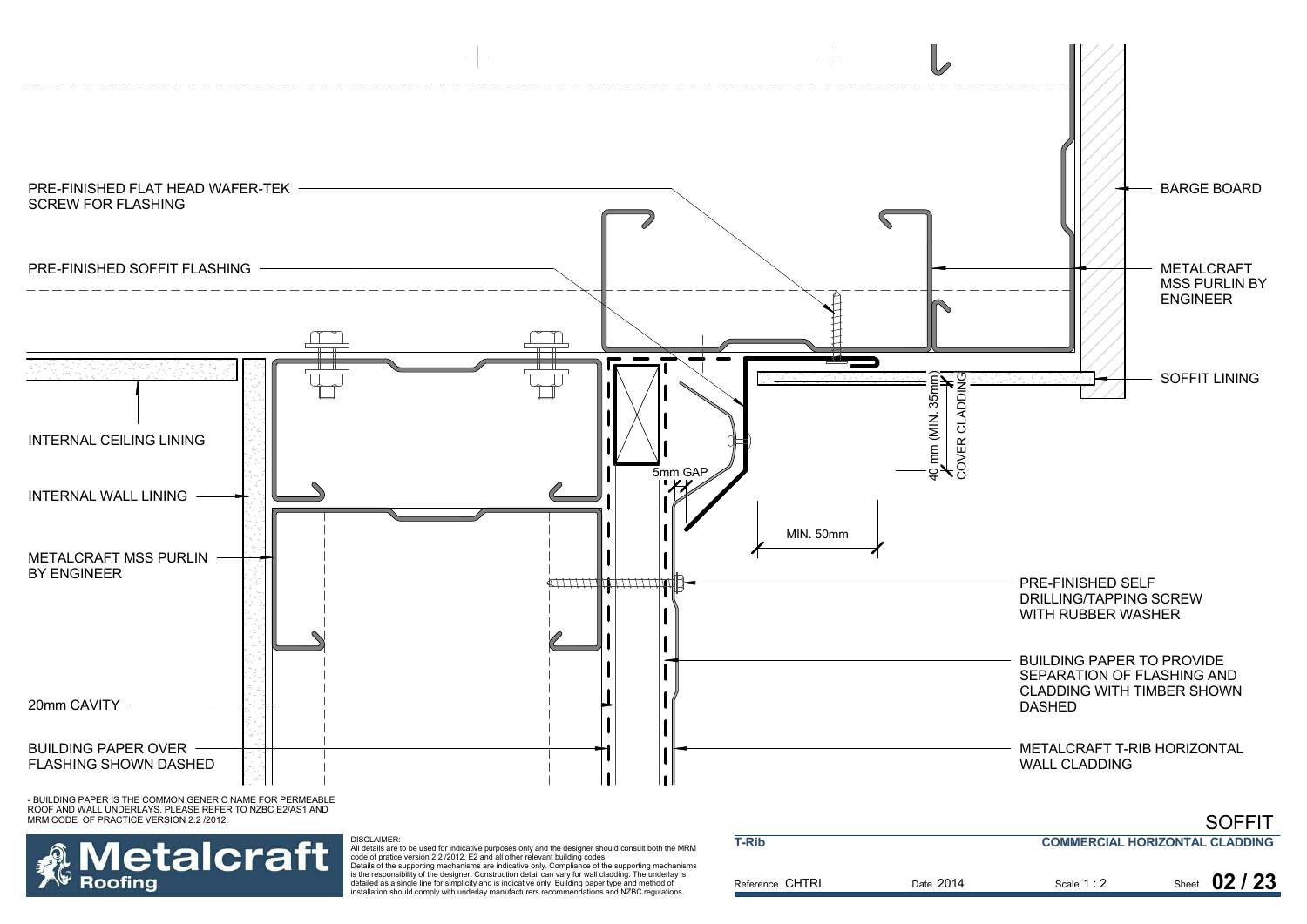

etalcraft Roofina

 All details are to be used for indicative purposes only and the designer should consult both the MRM code of pratice version 2.2 /2012, E2 and all other relevant building codes Details of the supporting mechanisms are indicative only. Compliance of the supporting mechanisms

is the responsibility of the designer. Construction detail can vary for wall cladding. The underlay is detailed as a single line for simplicity and is indicative only. Building paper type and method of installation should comply with underlay manufacturers recommendations and NZBC regulations.

| T-Rib           |  |           | <b>COMMERCIAL HORIZONTAL CLADDING</b> |  |               |
|-----------------|--|-----------|---------------------------------------|--|---------------|
| Reference CHTRI |  | Date 2014 | Scale $1:2$                           |  | Sheet $03/23$ |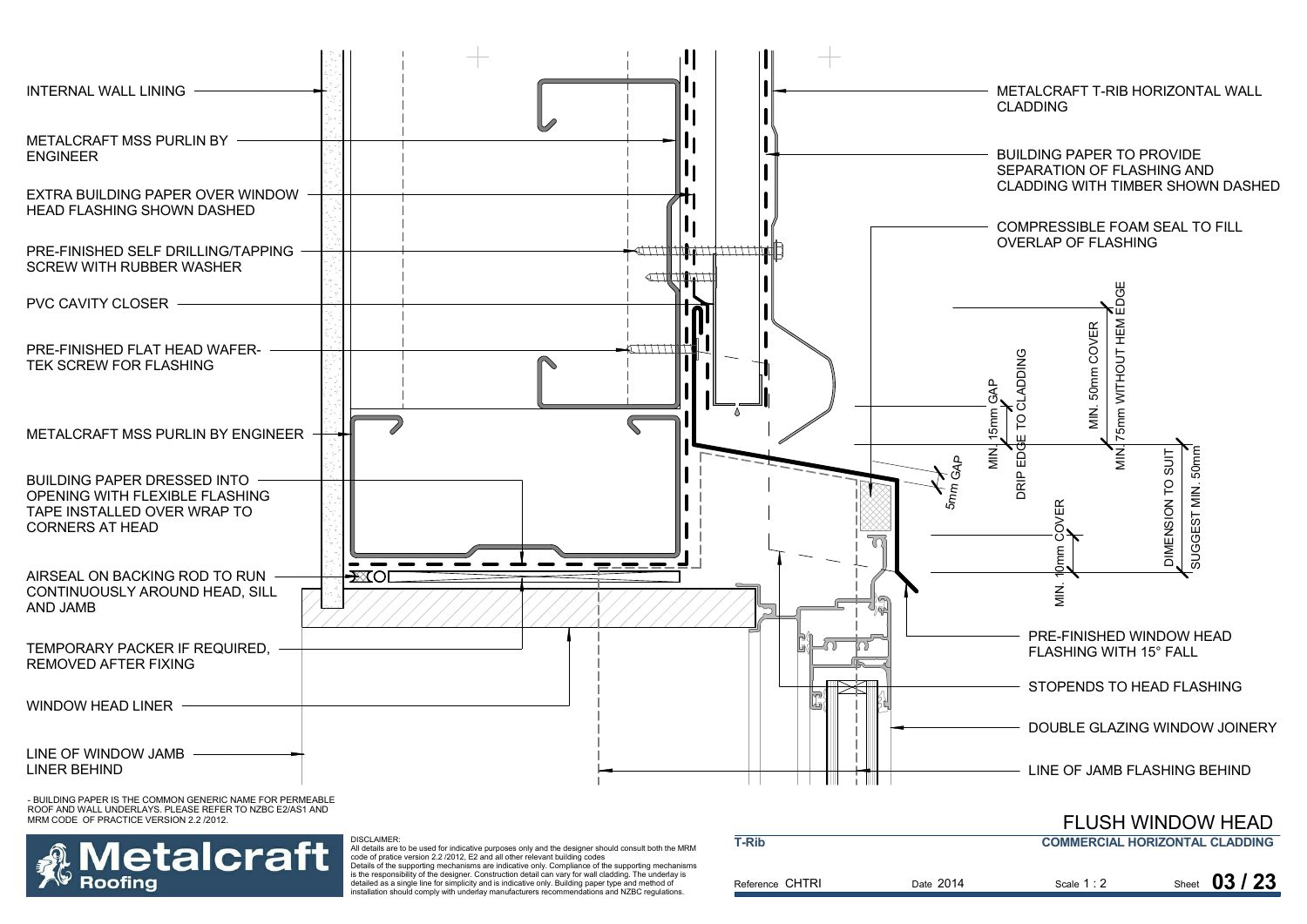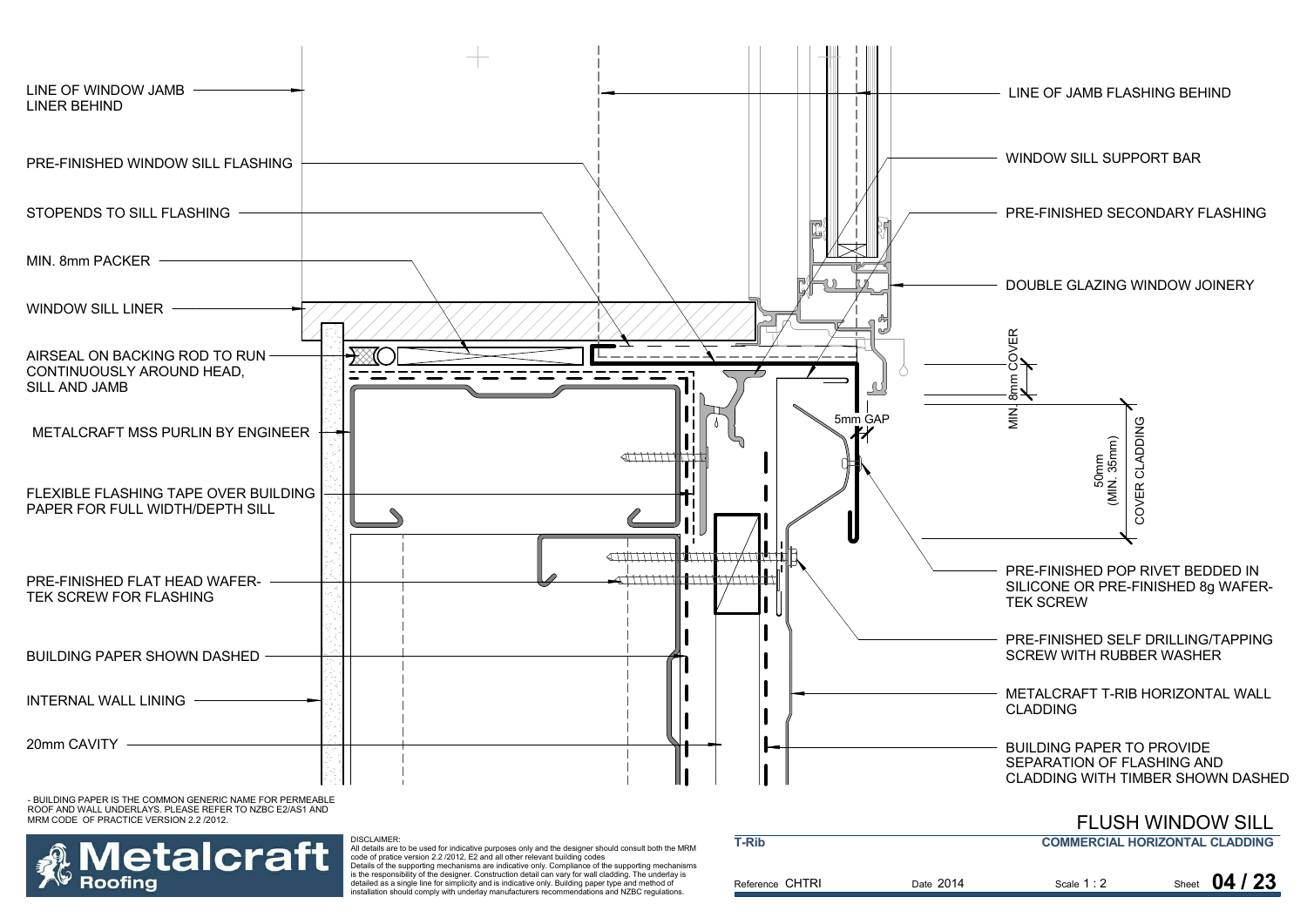

etalcraft All details are to be used for indicative purposes only and the designer should consult both the MRM code of pratice version 2.2 /2012, E2 and all other relevant building codes Details of the supporting mechanisms are indicative only. Compliance of the supporting mechanisms is the responsibility of the designer. Construction detail can vary for wall cladding. The underlay is detailed as a single line for simplicity and is indicative only. Building paper type and method of

Roofina

installation should comply with underlay manufacturers recommendations and NZBC regulations.

| <b>T-Rib</b>    |           | <b>COMMERCIAL HORIZONTAL CLADDING</b> |                |  |
|-----------------|-----------|---------------------------------------|----------------|--|
| Reference CHTRI | Date 2014 | Scale $1:2$                           | 05/23<br>Sheet |  |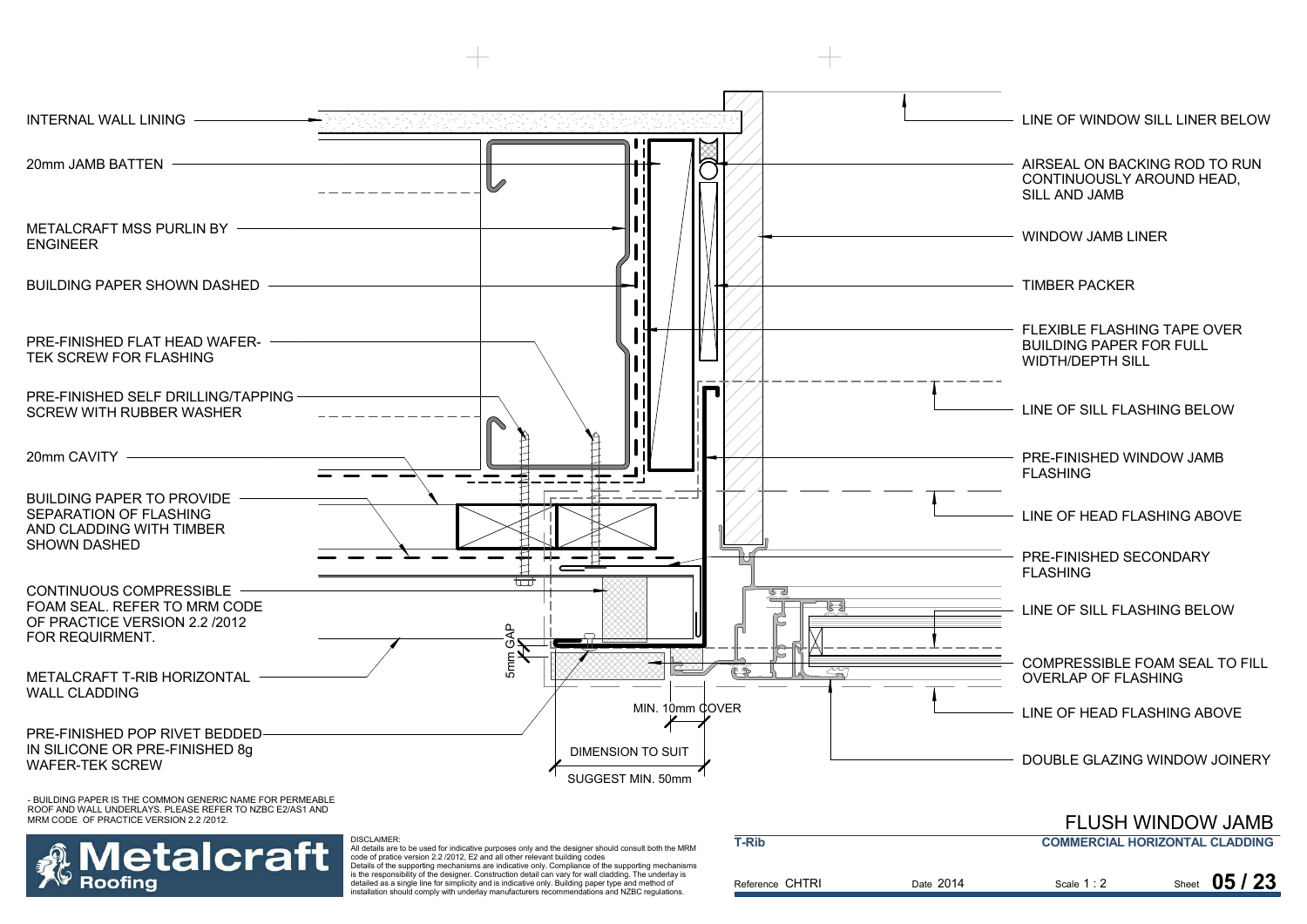

etalcraft Roofina

All details are to be used for indicative purposes only and the designer should consult both the MRM code of pratice version 2.2 /2012, E2 and all other relevant building codes

DISCLAIMER:

Details of the supporting mechanisms are indicative only. Compliance of the supporting mechanisms is the responsibility of the designer. Construction detail can vary for wall cladding. The underlay is detailed as a single line for simplicity and is indicative only. Building paper type and method of installation should comply with underlay manufacturers recommendations and NZBC regulations.

| T-Rib           |           |             | <b>COMMERCIAL HORIZONTAL CLADDING</b> |
|-----------------|-----------|-------------|---------------------------------------|
| Reference CHTRI | Date 2014 | Scale $1:2$ | Sheet 06 / 23                         |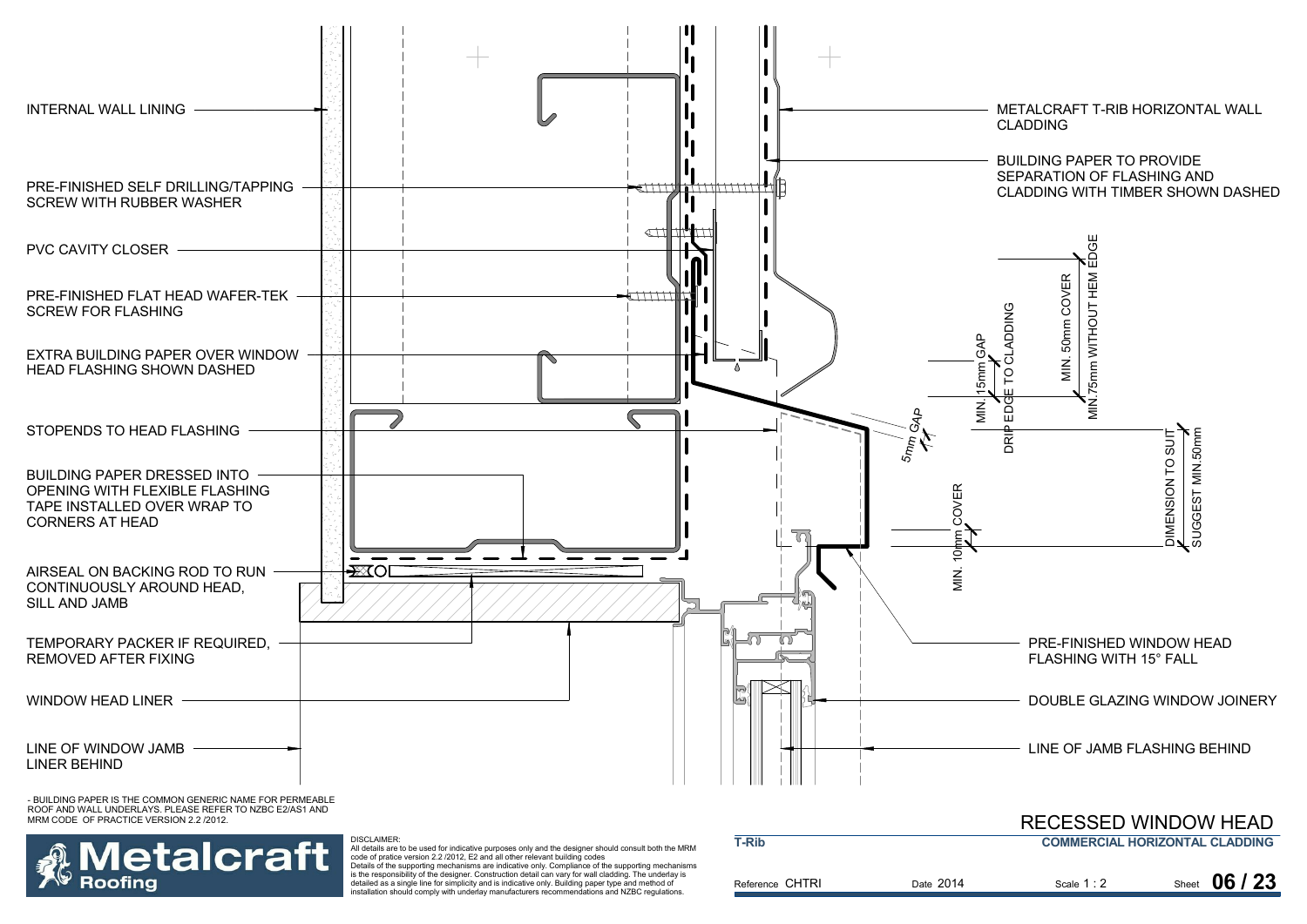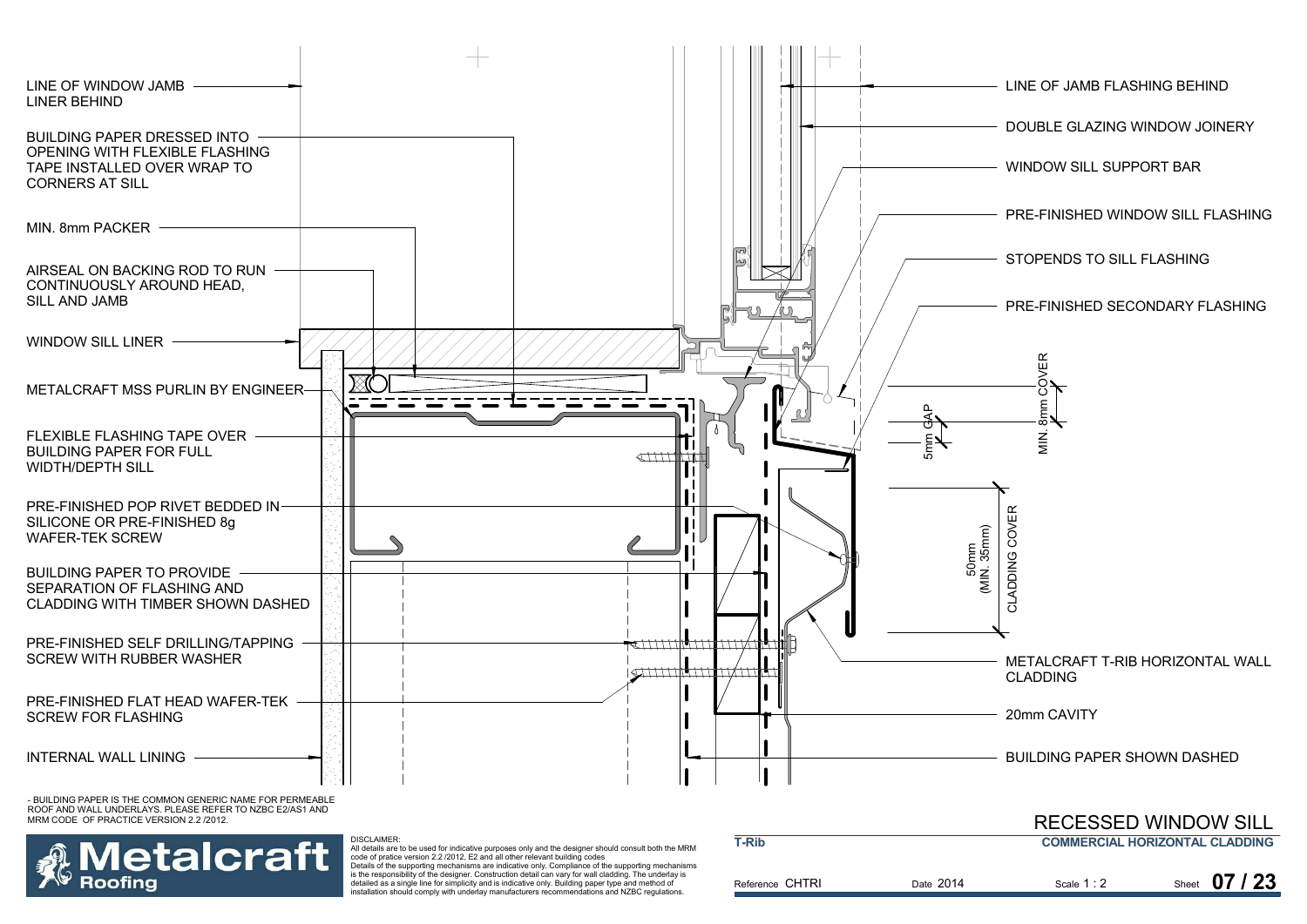



 All details are to be used for indicative purposes only and the designer should consult both the MRM code of pratice version 2.2 /2012, E2 and all other relevant building codes Details of the supporting mechanisms are indicative only. Compliance of the supporting mechanisms is the responsibility of the designer. Construction detail can vary for wall cladding. The underlay is detailed as a single line for simplicity and is indicative only. Building paper type and method of installation should comply with underlay manufacturers recommendations and NZBC regulations.

|                 | REUESSED WINDOW JAMB |             |                                       |
|-----------------|----------------------|-------------|---------------------------------------|
| T-Rib           |                      |             | <b>COMMERCIAL HORIZONTAL CLADDING</b> |
| Reference CHTRI | Date 2014            | Scale $1:2$ | Sheet 08 / 23                         |
|                 |                      |             |                                       |

RECESSED WINDOW JAMB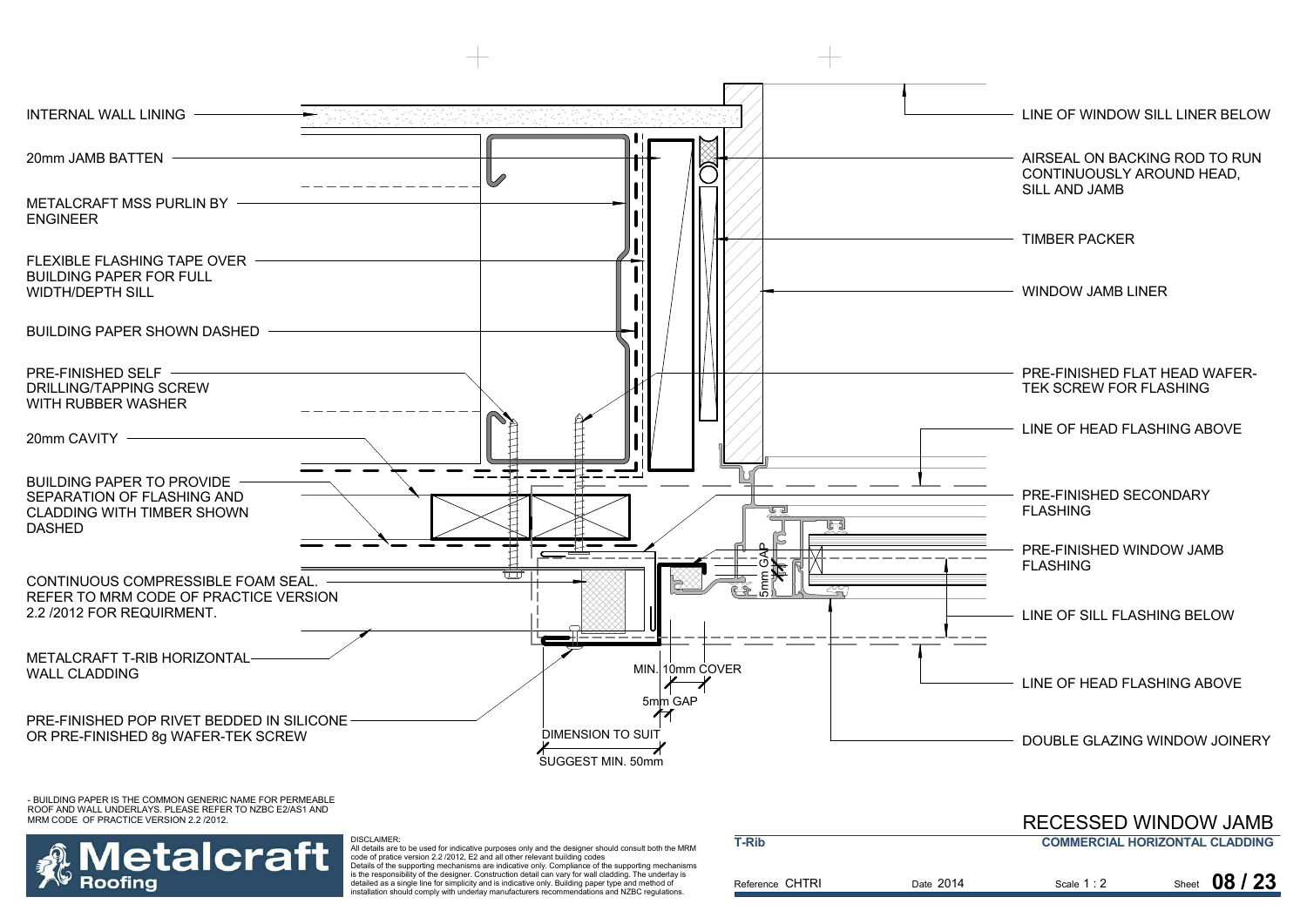

etalcraft Roofina

All details are to be used for indicative purposes only and the designer should consult both the MRM code of pratice version 2.2 /2012, E2 and all other relevant building codes

Details of the supporting mechanisms are indicative only. Compliance of the supporting mechanisms is the responsibility of the designer. Construction detail can vary for wall cladding. The underlay is detailed as a single line for simplicity and is indicative only. Building paper type and method of installation should comply with underlay manufacturers recommendations and NZBC regulations.

| <b>T-Rib</b>    |           | <b>COMMERCIAL HORIZONTAL CLADDING</b> |  |               |
|-----------------|-----------|---------------------------------------|--|---------------|
| Reference CHTRI | Date 2014 | Scale $1:2$                           |  | Sheet 09 / 23 |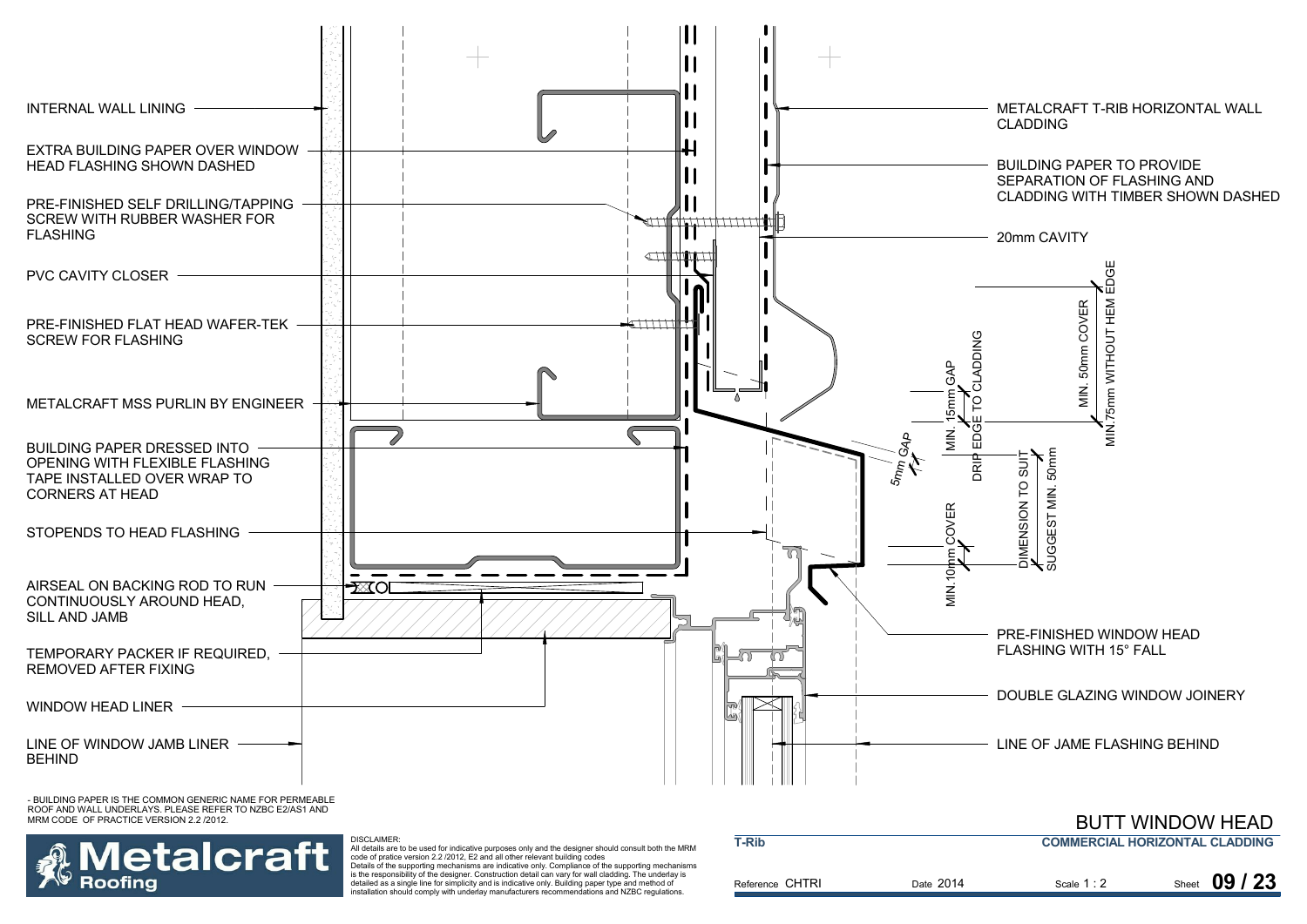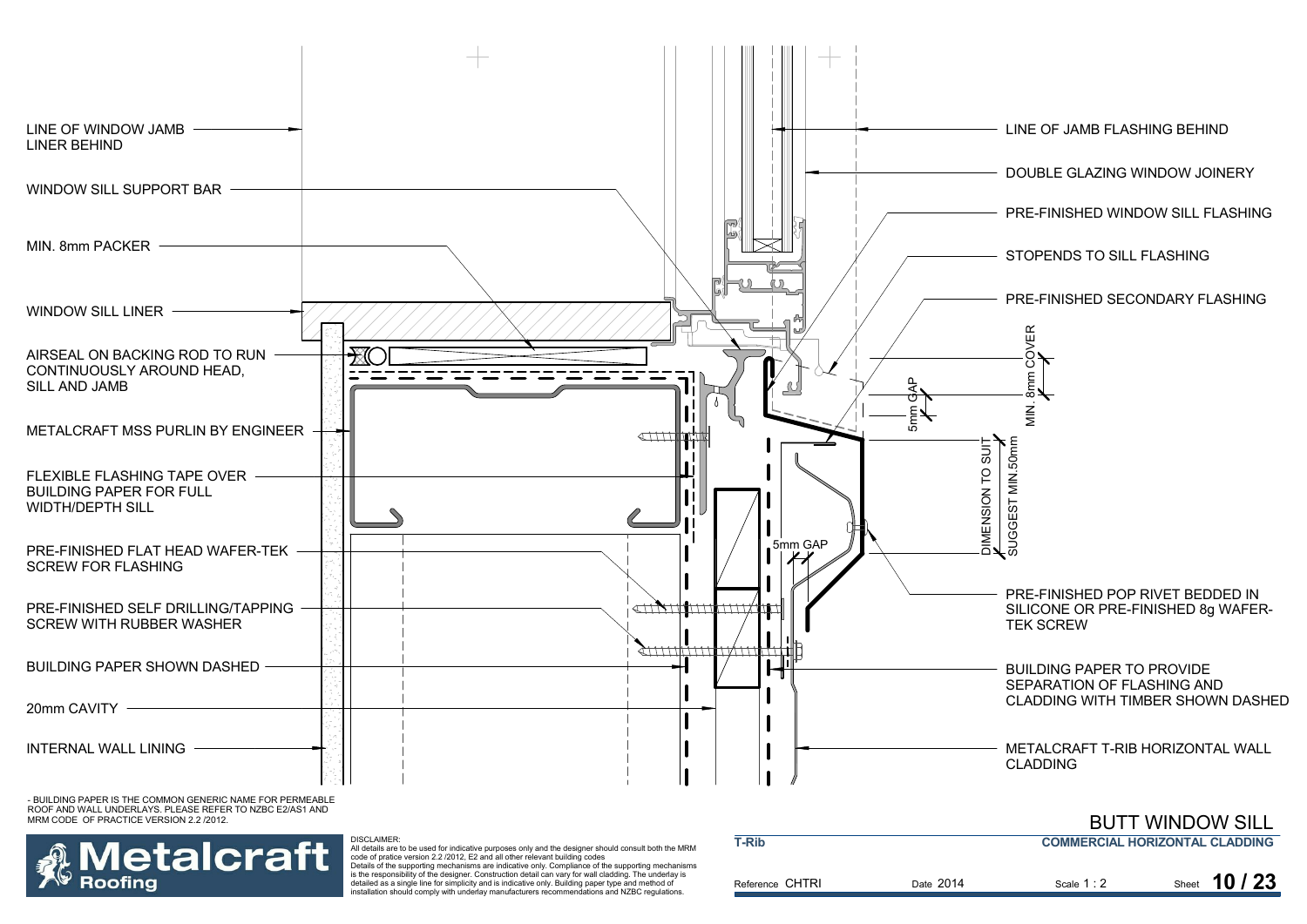

etalcraft

Roofina

DISCLAIMER:

 All details are to be used for indicative purposes only and the designer should consult both the MRM code of pratice version 2.2 /2012, E2 and all other relevant building codes Details of the supporting mechanisms are indicative only. Compliance of the supporting mechanisms is the responsibility of the designer. Construction detail can vary for wall cladding. The underlay is detailed as a single line for simplicity and is indicative only. Building paper type and method of installation should comply with underlay manufacturers recommendations and NZBC regulations.

| T-Rib           |           | <b>COMMERCIAL HORIZONTAL CLADDING</b> |               |  |
|-----------------|-----------|---------------------------------------|---------------|--|
| Reference CHTRI | Date 2014 | Scale $1:2$                           | Sheet 11 / 23 |  |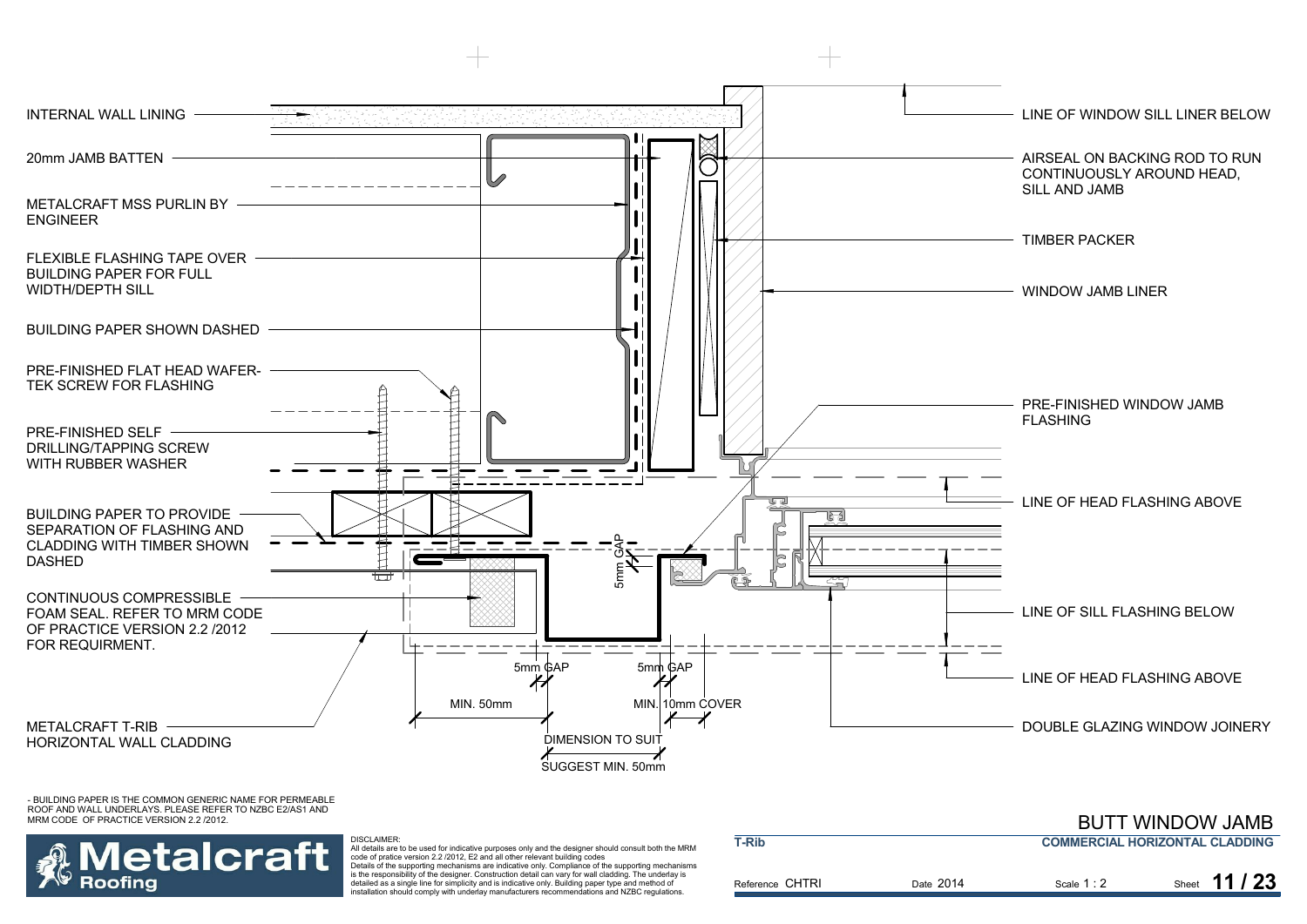



 All details are to be used for indicative purposes only and the designer should consult both the MRM code of pratice version 2.2 /2012, E2 and all other relevant building codes Details of the supporting mechanisms are indicative only. Compliance of the supporting mechanisms is the responsibility of the designer. Construction detail can vary for wall cladding. The underlay is detailed as a single line for simplicity and is indicative only. Building paper type and method of installation should comply with underlay manufacturers recommendations and NZBC regulations.

DISCLAIMER:

| <b>T-Rib</b>    |           | <b>COMMERCIAL HORIZONTAL CLADDING</b> |               |  |
|-----------------|-----------|---------------------------------------|---------------|--|
| Reference CHTRI | Date 2014 | Scale $1:2$                           | Sheet 12 / 23 |  |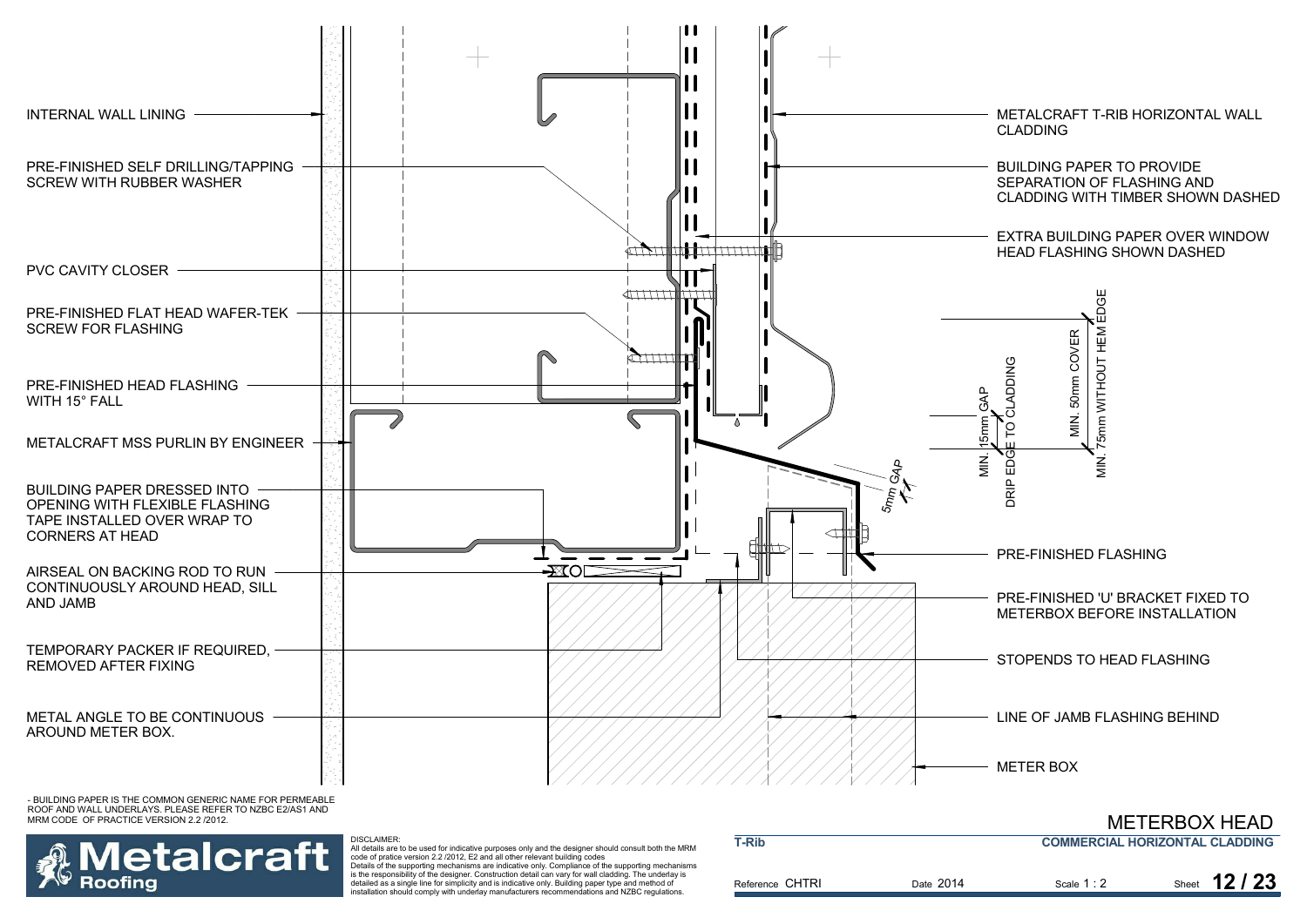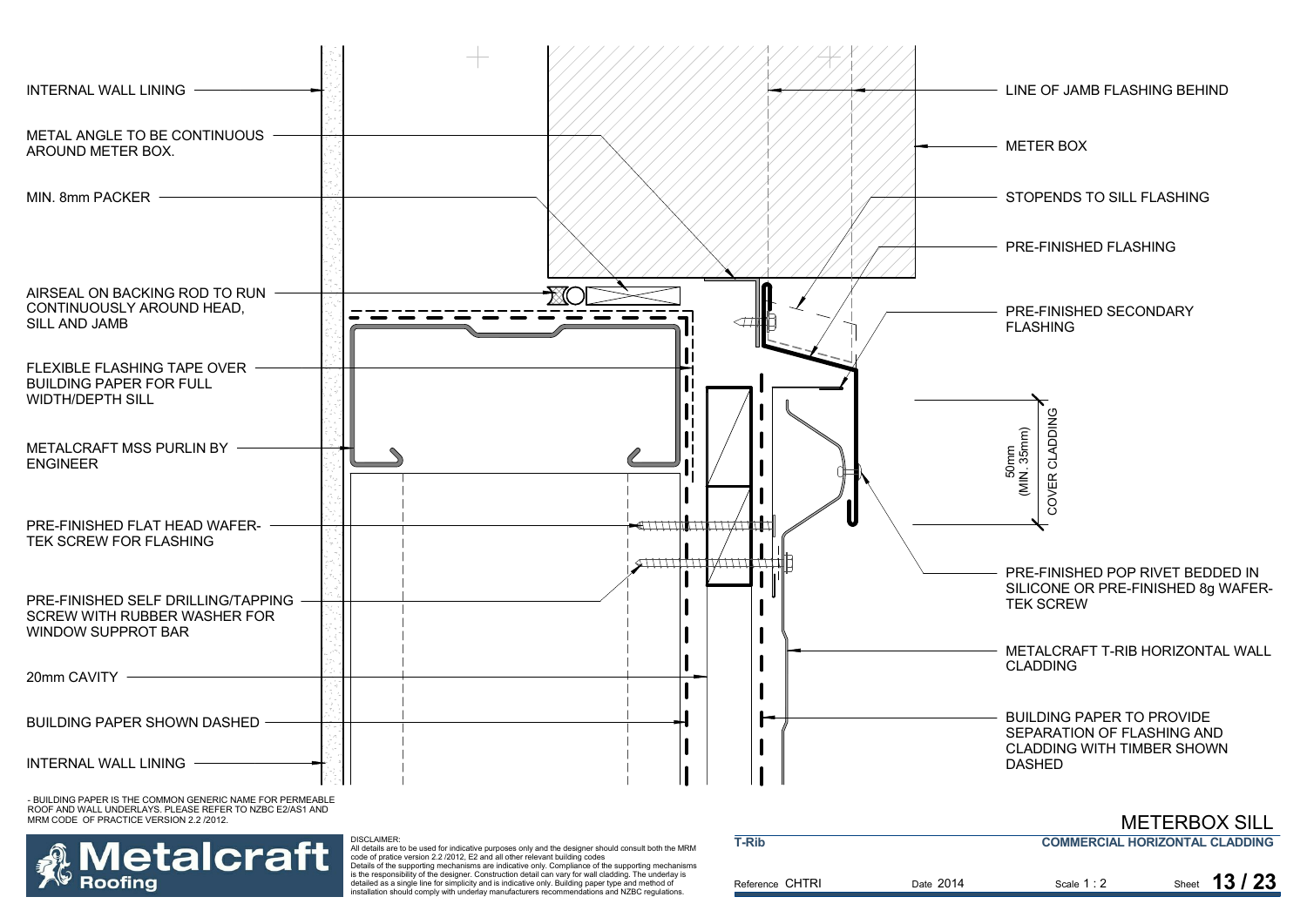

## etalcraft Roofina

#### DISCLAIMER:

 All details are to be used for indicative purposes only and the designer should consult both the MRM code of pratice version 2.2 /2012, E2 and all other relevant building codes Details of the supporting mechanisms are indicative only. Compliance of the supporting mechanisms is the responsibility of the designer. Construction detail can vary for wall cladding. The underlay is detailed as a single line for simplicity and is indicative only. Building paper type and method of installation should comply with underlay manufacturers recommendations and NZBC regulations.

| T-Rib           |           | <b>COMMERCIAL HORIZONTAL CLADDING</b> |               |  |  |
|-----------------|-----------|---------------------------------------|---------------|--|--|
| Reference CHTRI | Date 2014 | Scale $1:2$                           | Sheet $14/23$ |  |  |

METERROX JAMR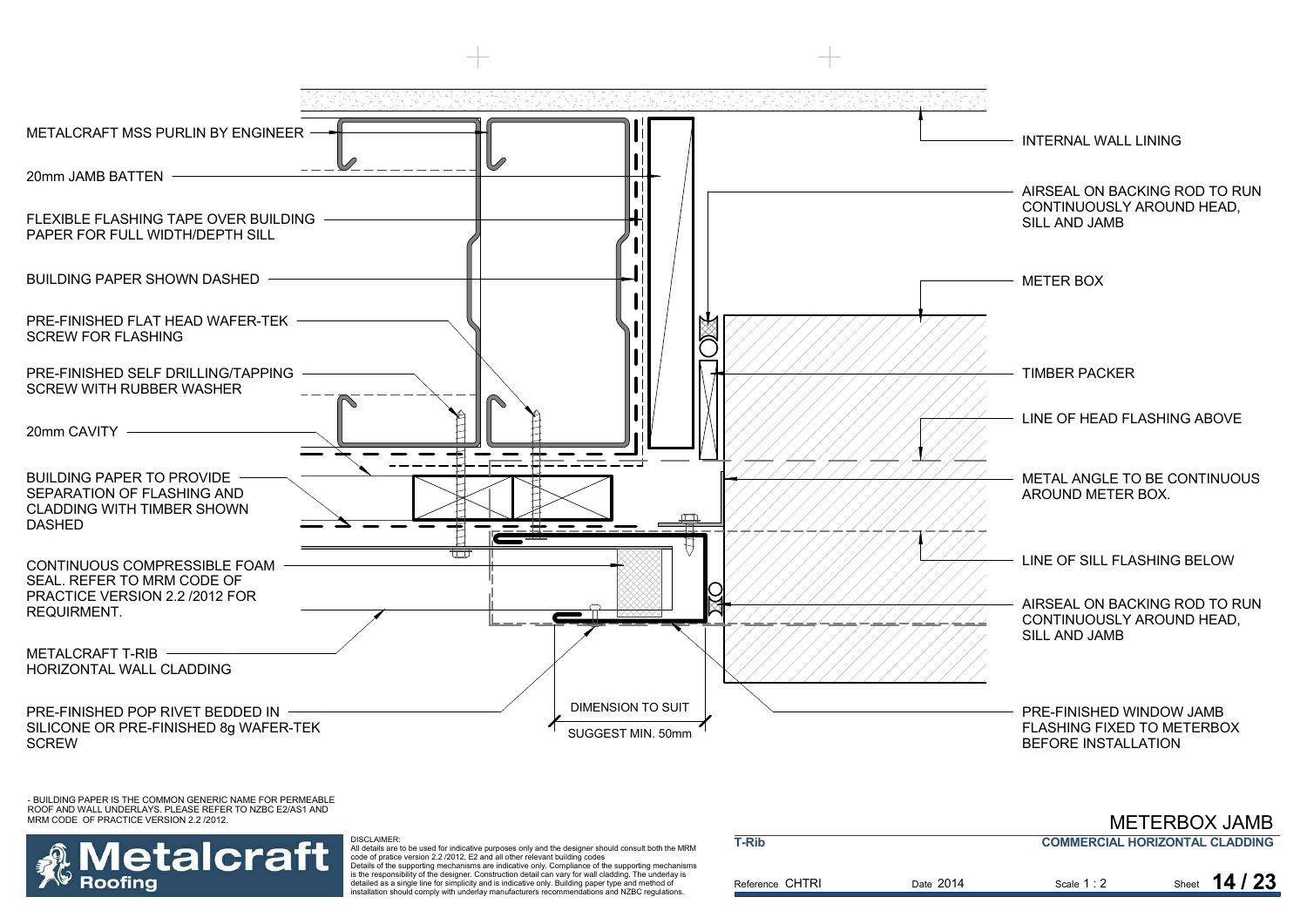



#### DISCLAIMER:

All details are to be used for indicative purposes only and the designer should consult both the MRM code of pratice version 2.2 /2012, E2 and all other relevant building codes Details of the supporting mechanisms are indicative only. Compliance of the supporting mechanisms

is the responsibility of the designer. Construction detail can vary for wall cladding. The underlay is detailed as a single line for simplicity and is indicative only. Building paper type and method of installation should comply with underlay manufacturers recommendations and NZBC regulations.

| <b>T-Rib</b>    | <u>IIN LEINNAL VUINNEIN</u><br><b>COMMERCIAL HORIZONTAL CLADDING</b> |             |                |  |  |
|-----------------|----------------------------------------------------------------------|-------------|----------------|--|--|
| Reference CHTRI | Date 2014                                                            | Scale $1:2$ | 15/23<br>Sheet |  |  |

INITEDNIAI CODNED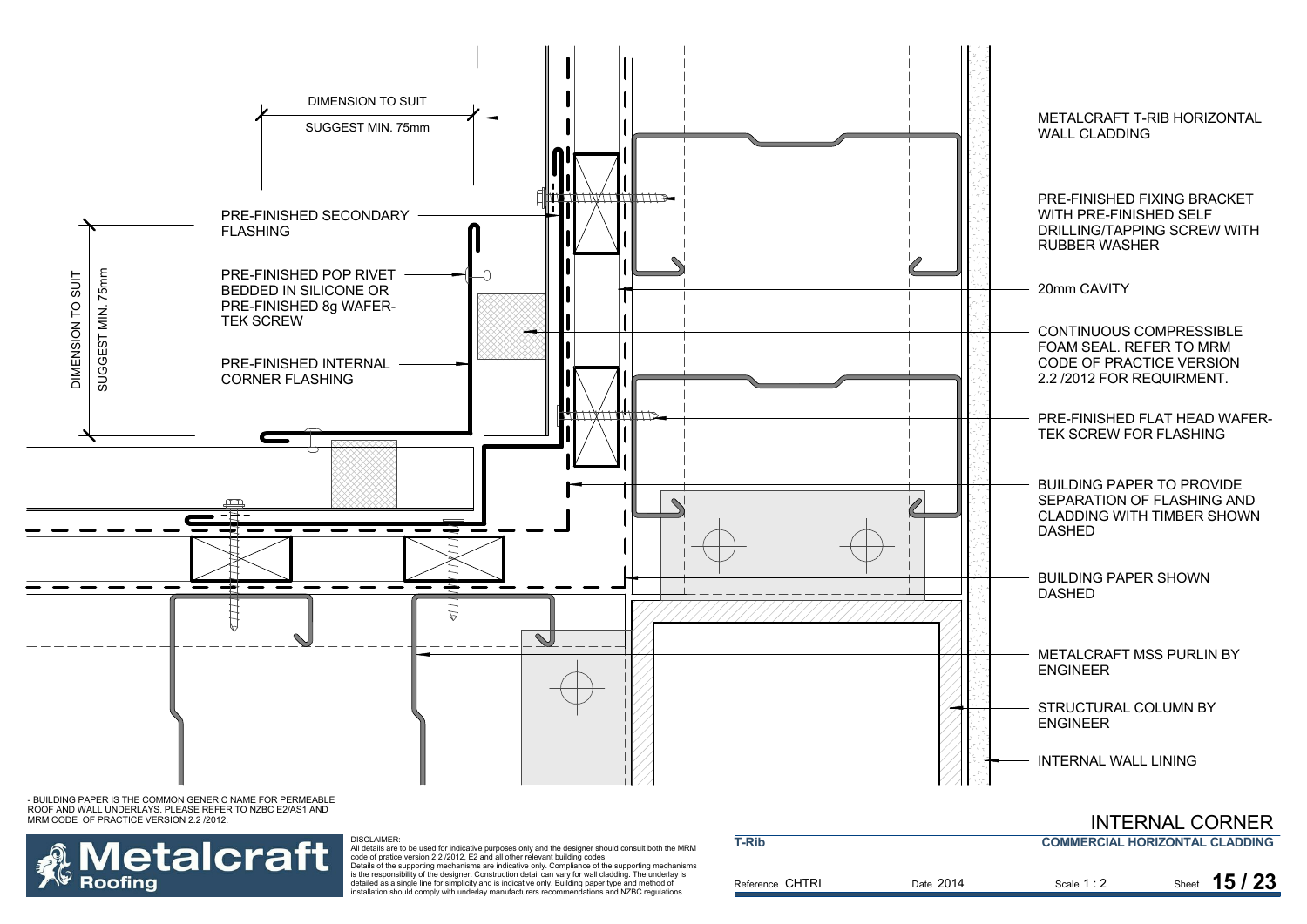

etalcraft **Roofing** 

 All details are to be used for indicative purposes only and the designer should consult both the MRM code of pratice version 2.2 /2012, E2 and all other relevant building codes Details of the supporting mechanisms are indicative only. Compliance of the supporting mechanisms is the responsibility of the designer. Construction detail can vary for wall cladding. The underlay is

DISCLAIMER:

detailed as a single line for simplicity and is indicative only. Building paper type and method of installation should comply with underlay manufacturers recommendations and NZBC regulations.

| <b>T-Rib</b>    |           | _________________________________<br><b>COMMERCIAL HORIZONTAL CLADDING</b> |                |  |
|-----------------|-----------|----------------------------------------------------------------------------|----------------|--|
| Reference CHTRI | Date 2014 | Scale $1:2$                                                                | 16/23<br>Sheet |  |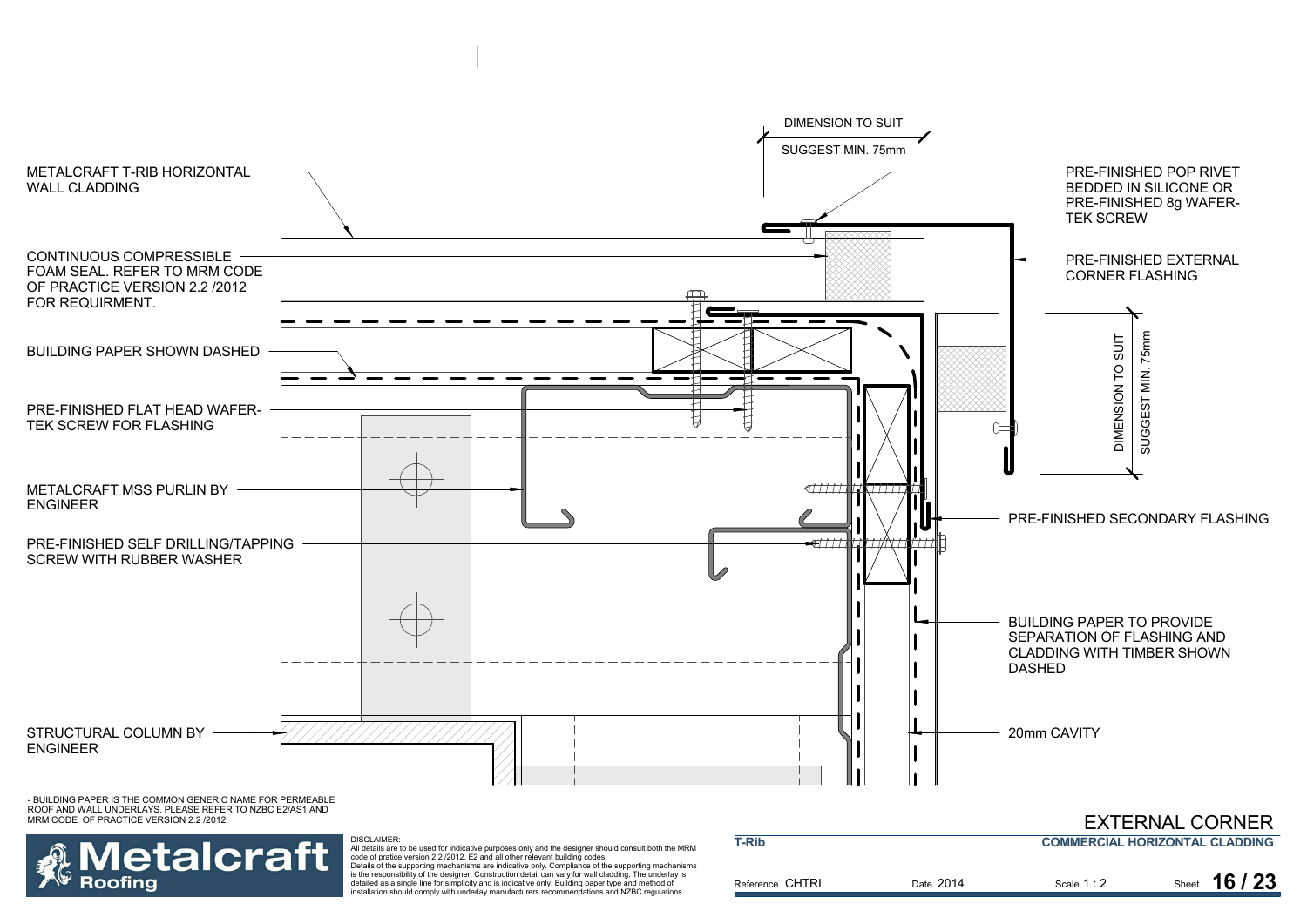

MRM CODE OF PRACTICE VERSION 2.2 /2012.



DISCLAIMER: All details are to be used for indicative purposes only and the designer should consult both the MRM<br>code of pratice version 2.2 /2012, E2 and all other relevant building codes<br>Details of the supporting mechanisms are indi

is the responsibility of the designer. Construction detail can vary for wall cladding. The underlay is detailed as a single line for simplicity and is indicative only. Building paper type and method of installation should comply with underlay manufacturers recommendations and NZBC regulations.

|                 |                                       | INTERNAL CORNER BOATTEE |                |  |  |
|-----------------|---------------------------------------|-------------------------|----------------|--|--|
| <b>T-Rib</b>    | <b>COMMERCIAL HORIZONTAL CLADDING</b> |                         |                |  |  |
| Reference CHTRI | Date 2014                             | Scale $1:2$             | 17/23<br>Sheet |  |  |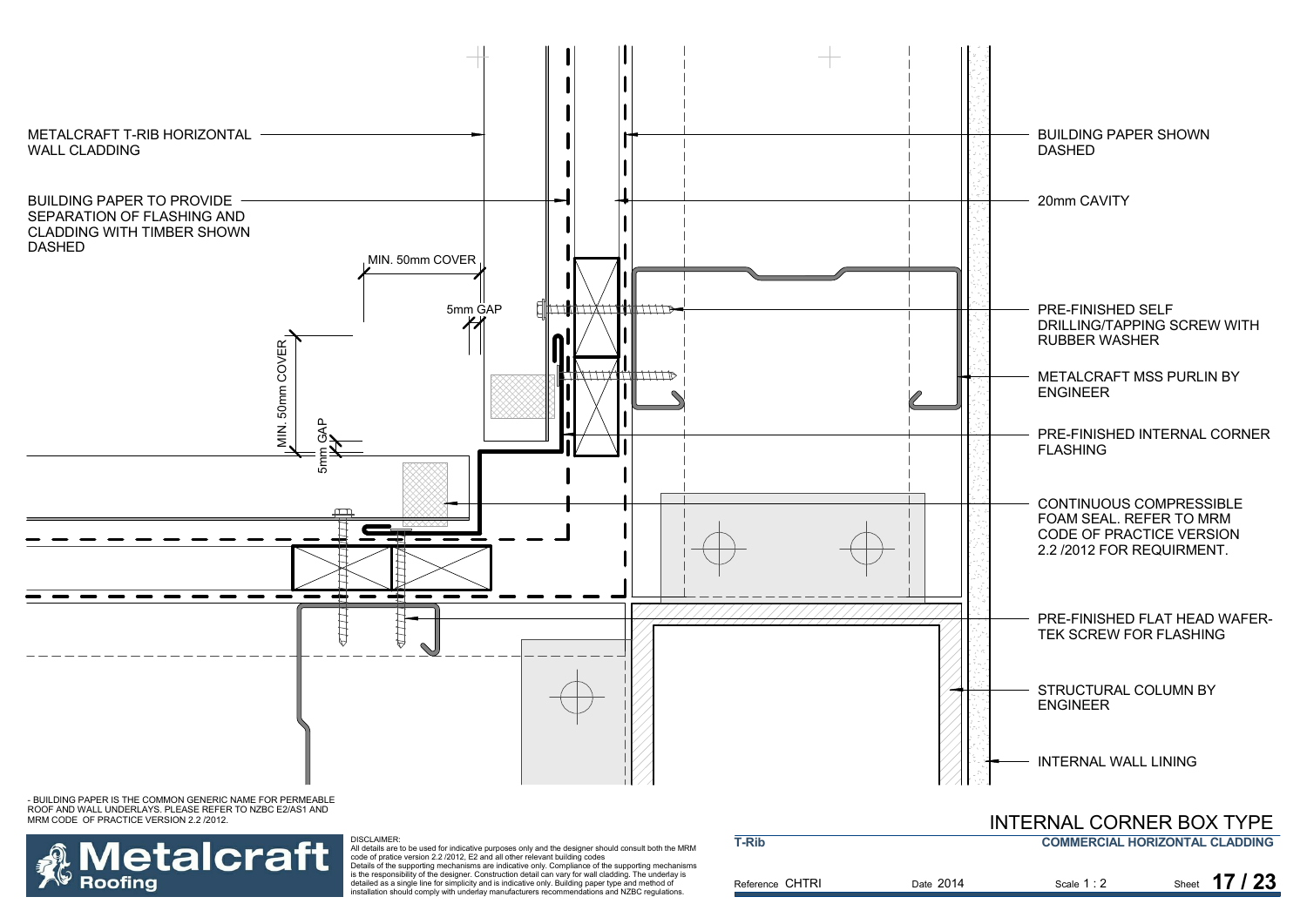

**letalcraft Roofing** 

All details are to be used for indicative purposes only and the designer should consult both the MRM<br>code of pratice version 2.2 /2012, E2 and all other relevant building codes<br>Details of the supporting mechanisms are indi is the responsibility of the designer. Construction detail can vary for wall cladding. The underlay is detailed as a single line for simplicity and is indicative only. Building paper type and method of installation should comply with underlay manufacturers recommendations and NZBC regulations.

DISCLAIMER:

| <b>T-Rib</b>    |           | <b>COMMERCIAL HORIZONTAL CLADDING</b> |               |
|-----------------|-----------|---------------------------------------|---------------|
| Reference CHTRI | Date 2014 | Scale $1:2$                           | Sheet 18 / 23 |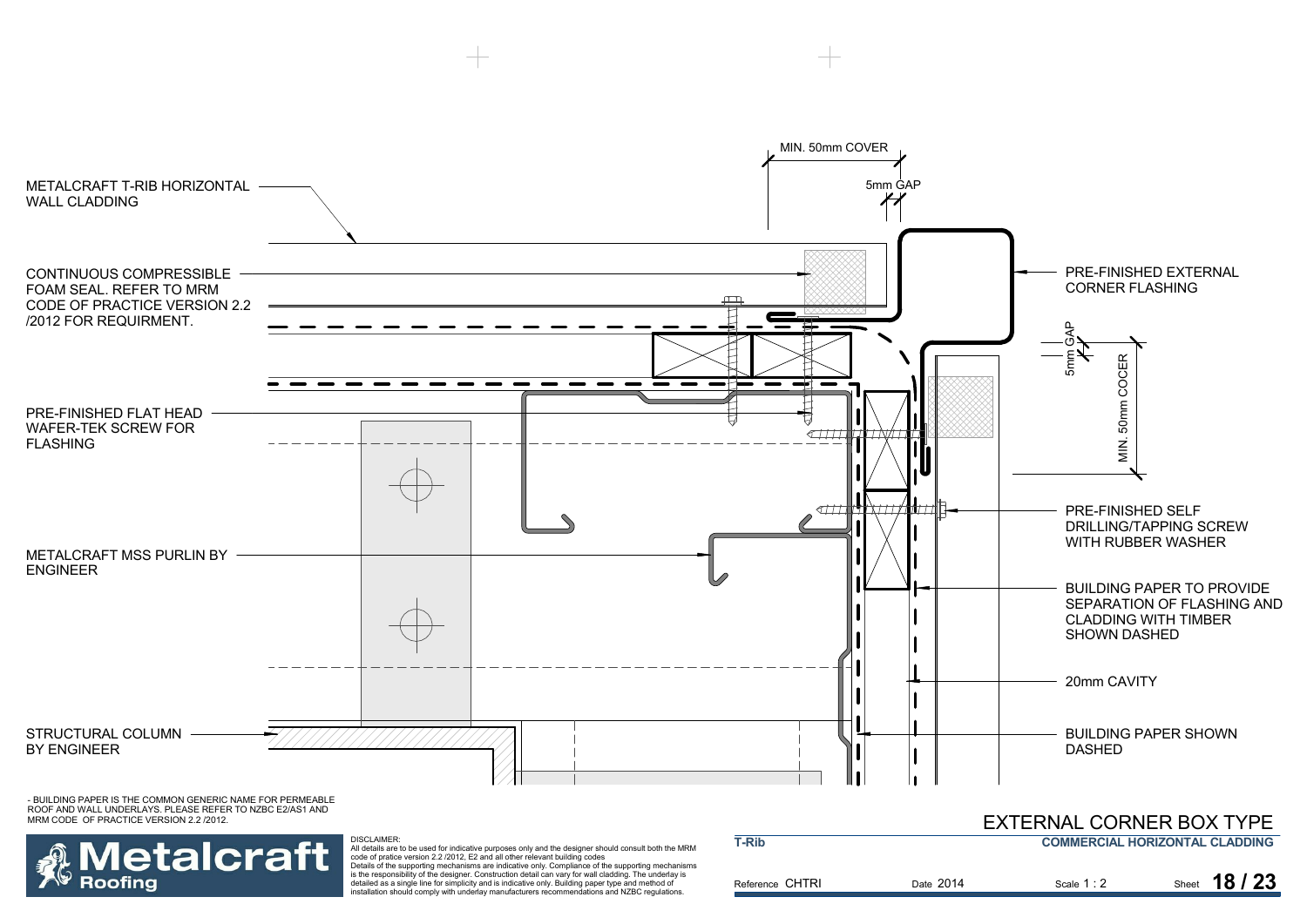SOAKER FLASHING ONLY REQUIRED TOLINE UP WITH WINDOW JAMB ABOVE. REFER TO MRM CODE OF PRACTICE VERSION 2.2 /2012 FOR REQUIRMENT. PRE-FINISHED SOAKERMETALCRAFT T-RIBFLASHING BELOWHORIZONTAL WALL WINDOW JAMBSCLADDINGPRE-FINISHED FLAT HEADWAFER-TEK SCREW FORFLASHINGĦ BUILDING PAPER TO PROVIDE SEPARATIONOF FLASHING ANDCLADDING WITH TIMBERSHOWN DASHEDBUILDING PAPER SHOWN DASHEDMETALCRAFT MSS PURLINBY ENGINEERINTERNAL WALL LINING METALCRAFT MSS PURLIN BY ENGINEER

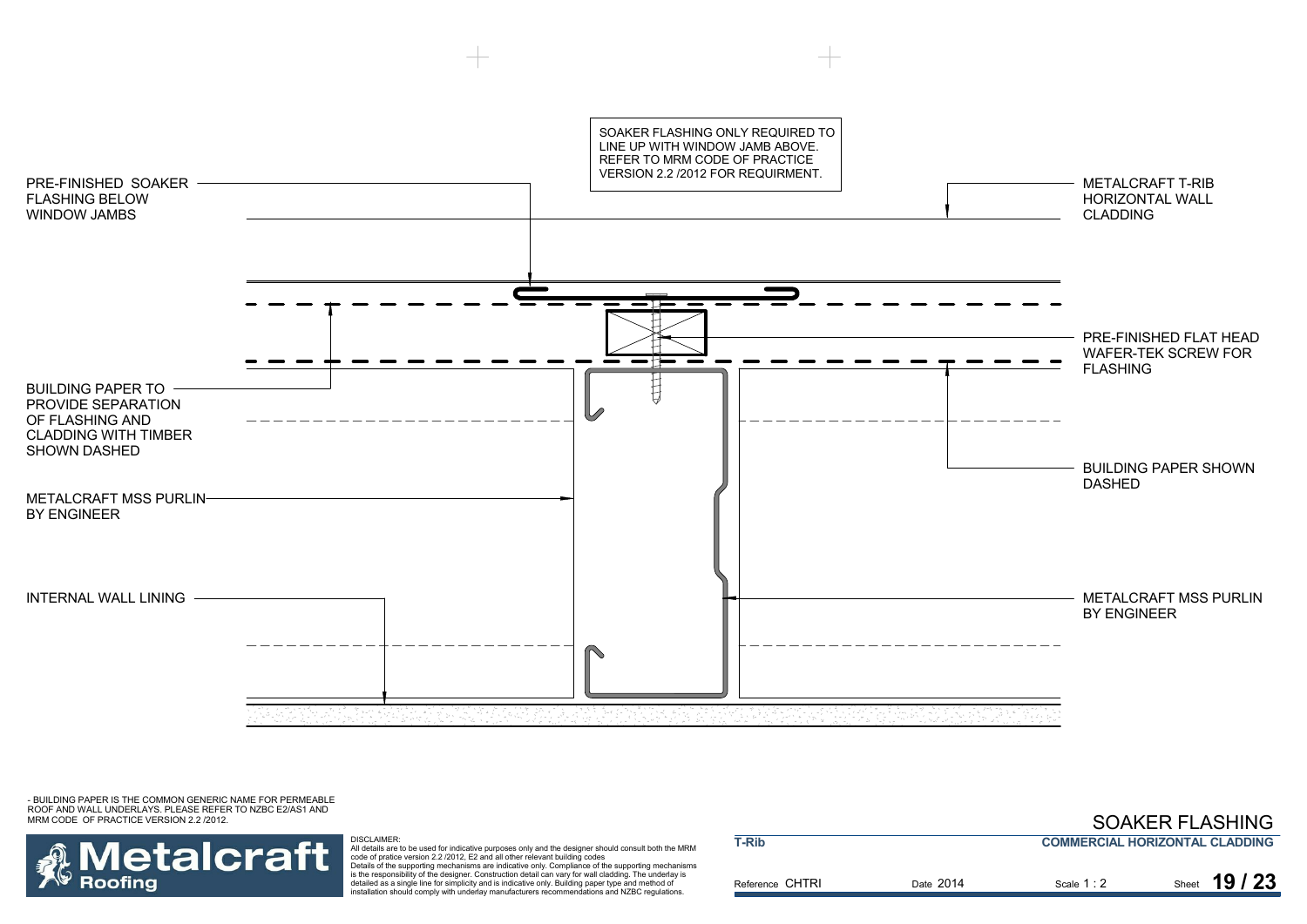



DISCLAIMER:<br>All details are to be used for indicative purposes only and the designer should consult both the MRM<br>Code of pratice version 2.2 /2012, E2 and all other relevant building codes<br>Details of the supporting mechani detailed as a single line for simplicity and is indicative only. Building paper type and method of installation should comply with underlay manufacturers recommendations and NZBC regulations.

|                 |           |             | , __________________________          |
|-----------------|-----------|-------------|---------------------------------------|
| T-Rib           |           |             | <b>COMMERCIAL HORIZONTAL CLADDING</b> |
| Reference CHTRI | Date 2014 | Scale $1:2$ | Sheet 20 / 23                         |

VERTICAL BUTT JOINT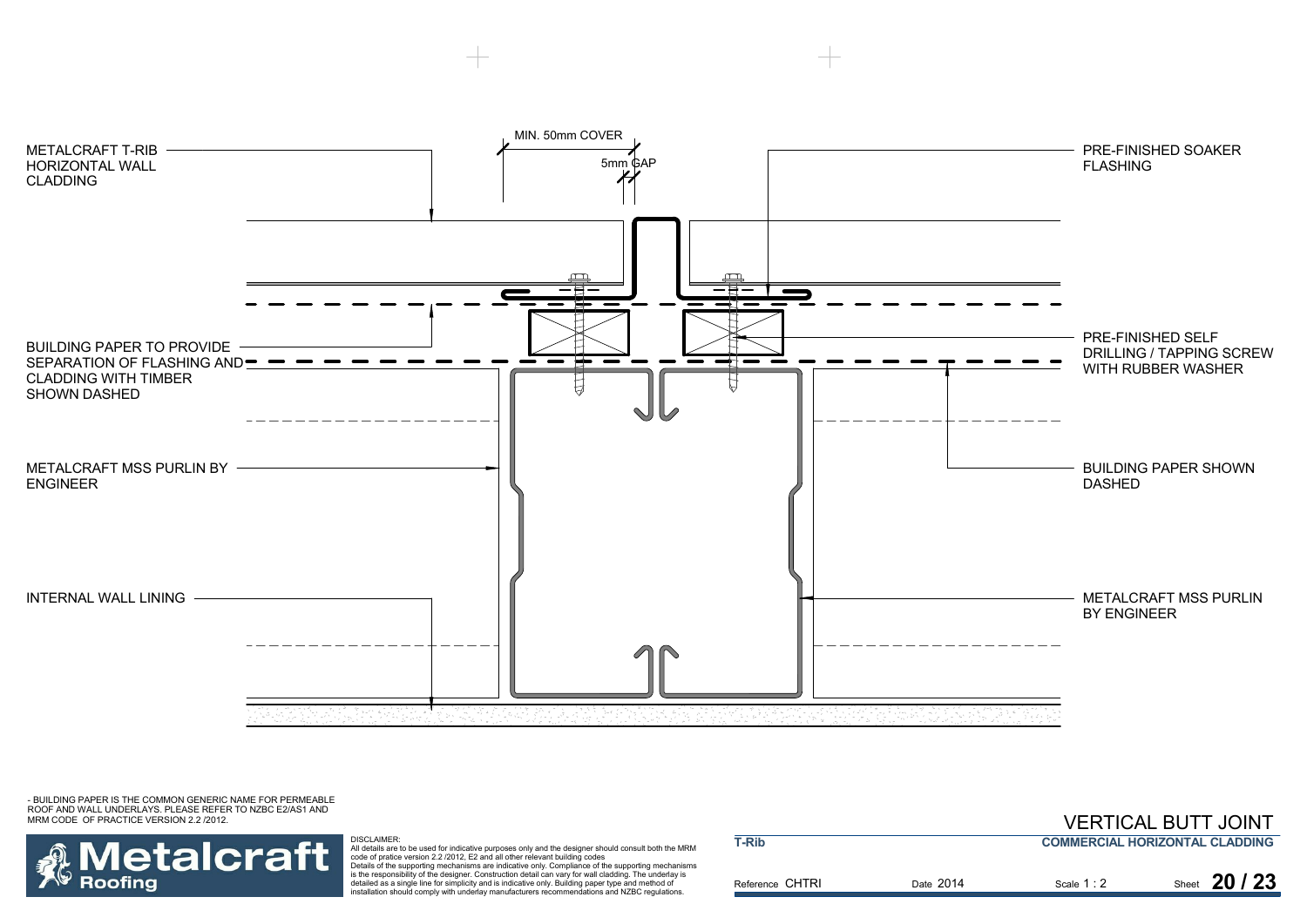

**T-Rib**

- BUILDING PAPER IS THE COMMON GENERIC NAME FOR PERMEABLE ROOF AND WALL UNDERLAYS. PLEASE REFER TO NZBC E2/AS1 AND MRM CODE OF PRACTICE VERSION 2.2 /2012.



#### DISCLAIMER:

All details are to be used for indicative purposes only and the designer should consult both the MRM<br>code of pratice version 2.2 /2012, E2 and all other relevant building codes<br>Details of the supporting mechanisms are indi is the responsibility of the designer. Construction detail can vary for wall cladding. The underlay is detailed as a single line for simplicity and is indicative only. Building paper type and method of installation should comply with underlay manufacturers recommendations and NZBC regulations.

### **COMMERCIAL HORIZONTAL CLADDING**BOTTOM OF CLADDING (FLUSH)

| ---------       |           |             |               |
|-----------------|-----------|-------------|---------------|
| Reference CHTRI | Date 2014 | Scale $1:2$ | Sheet 21 / 23 |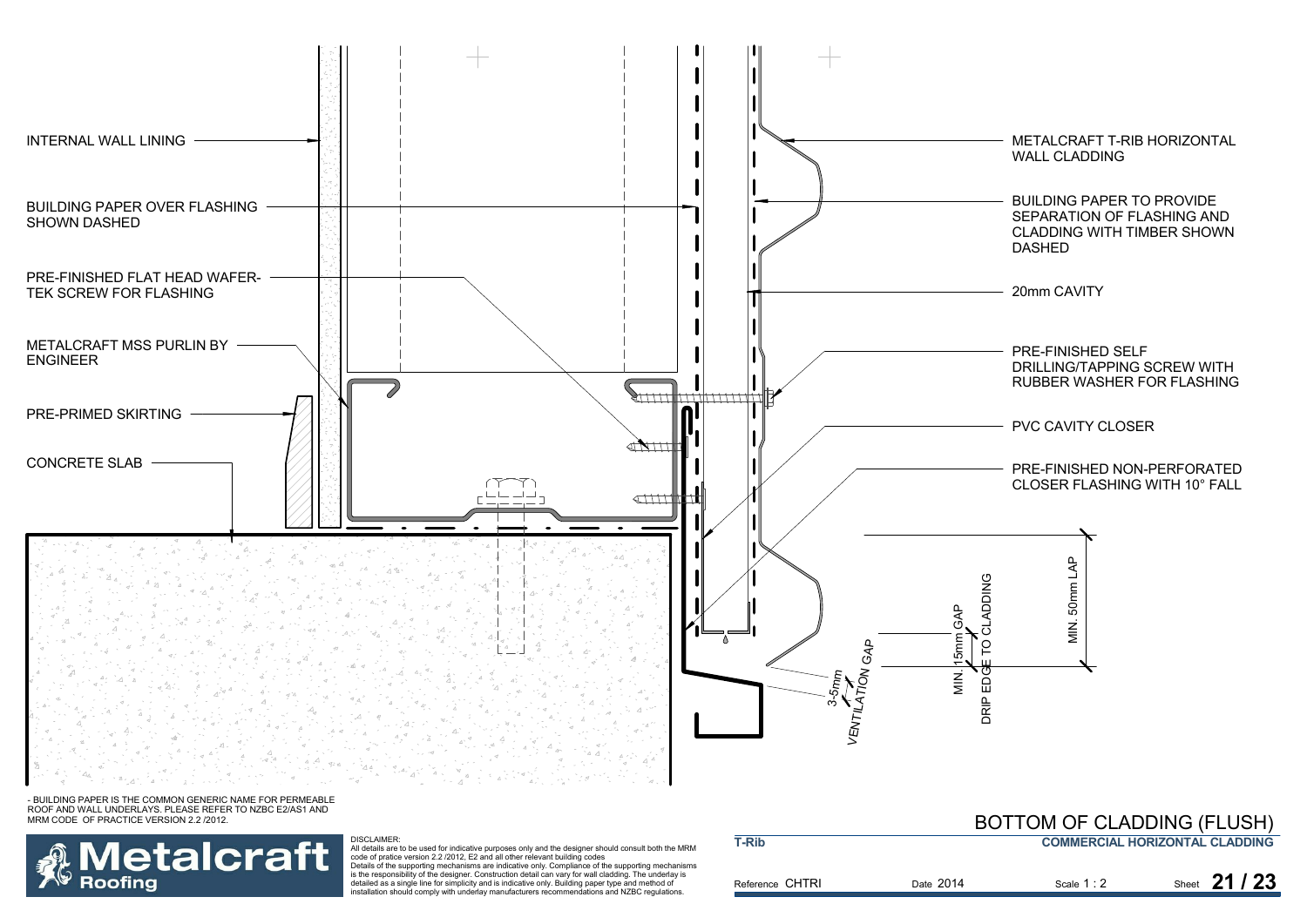



DISCLAIMER:<br>All details are to be used for indicative purposes only and the designer should consult both the MRM<br>Code of pratice version 2.2 /2012, E2 and all other relevant building codes<br>Details of the supporting mechani detailed as a single line for simplicity and is indicative only. Building paper type and method of installation should comply with underlay manufacturers recommendations and NZBC regulations.

#### Reference CHTRI Date Scale Sheet 2014**T-RibCOMMERCIAL HORIZONTAL CLADDING** Scale 1:2 2 Sheet **22 / 23** BOTTOM OF CLADDING (RECESSED)